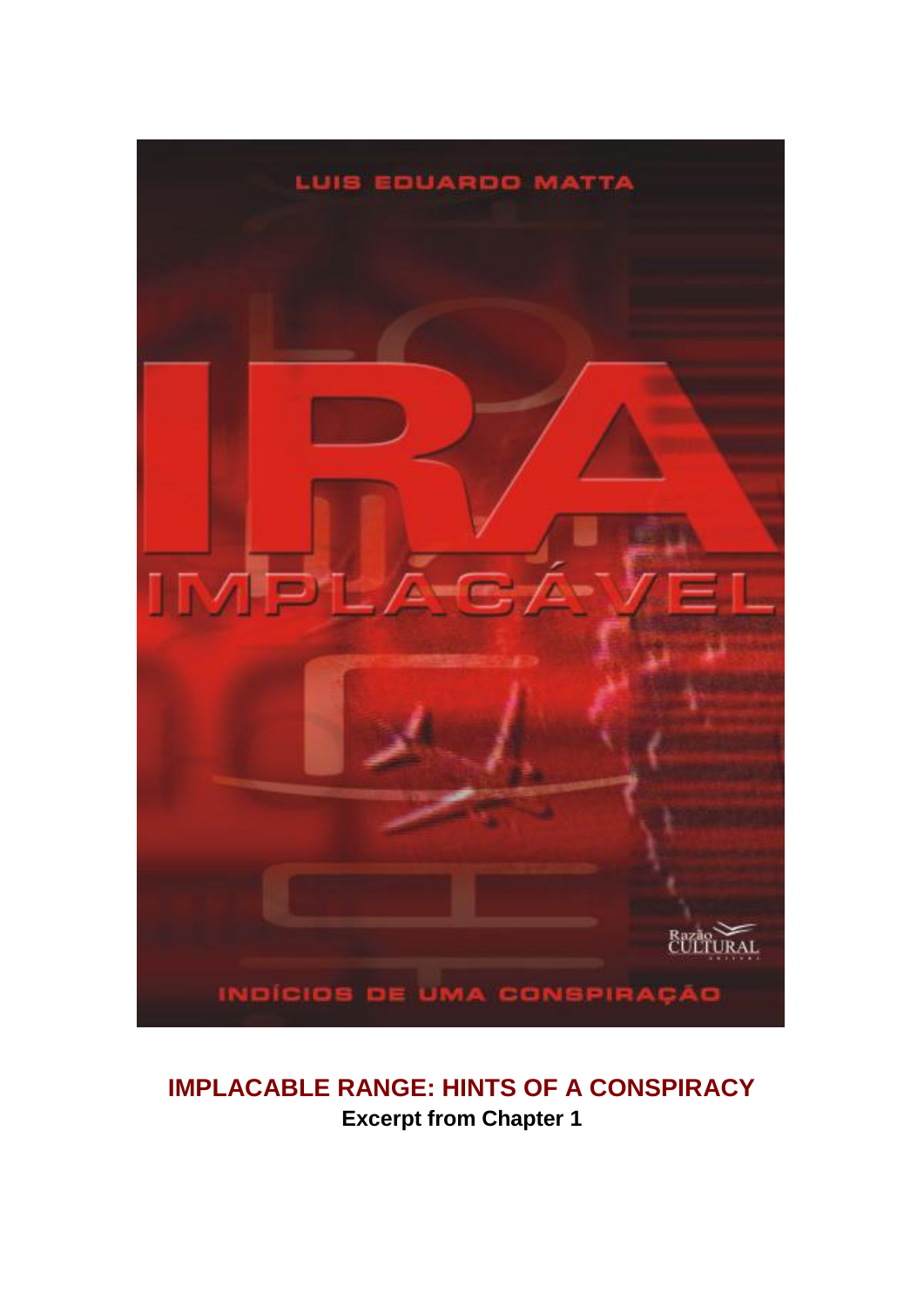## **R**io de Janeiro, March 20th

A Mitsubishi goes along Copacabana Avenue, it moves fast through the dense late afternoon traffic. The stores are closing and mobs of people walk to the bus stops to take buses that will take them back home after a hard day of work.

Moving fast along the high rises and pedestrians that are about to finish their shopping for the day, the black car continues its journey.

Copacabana is an interesting place to look at, with its many bright neon signs and cosmopolitan atmosphere. Undoubtedly, the most diverse and curious district in the city, wherein peace and chaos live side by side as equals, without any confrontation.

Nobody seemed to notice the car that dribbled the buses in bold maneuvers, moving away from whatever was in its way. Inside it, there was only the driver. A somber silhouette, opaque and blurred, behind the car's tinted windows.

Its destination is MAM, the Museum of Modern Art in Flamengo Park, where at that very moment, political authorities, members of the jet set and of the artistic and intellectual circles, were about to witness the opening of the eccentric Zé Abude's retrospective exhibit.

Quite famous outside Brazil, with crowded exhibits in Tokyo, Santiago, Milan, Barcelona, Oporto, among other cities, Zé Abude had arrived in Brazil from Germany, where he was a citizen, especially for the showing of his latest works, among them oils, pastels and lithographs, all quite interesting from an artistic standpoint because they resulted from a rather peculiar interpretation of abstractionism while simultaneously carrying traditionally figurative elements.

The artist's deliberate intention, judging by the daring blend of styles and opposing tendencies is to confuse the media and to shock the middle class, which, according to him, is "conservative, puritan and reactionary". According to the artist's own interpretation, his style was something like a "conceptual perspective of the post-contemporary era" with echoes of "desconstructivist neoabstract metafiguratism" since it absorbs nuances of various pictorial movements such as Cubism, Concretism and Minimalism in addition to "its cosmic inspiration influenced by the stars, the planets and UFOs".

It was also his the controversial series *Capillaries*, containers made it intertwined strands of human hair whose first appearance at a solo exhibition at Fehrenback Kunstsalon, in Düsseldorf, had brought chills to the somber critic Hermann Schuhler who, at the time, defined it as "the most faithful portrait that the perversion of the human mind had ever conceived(…) the